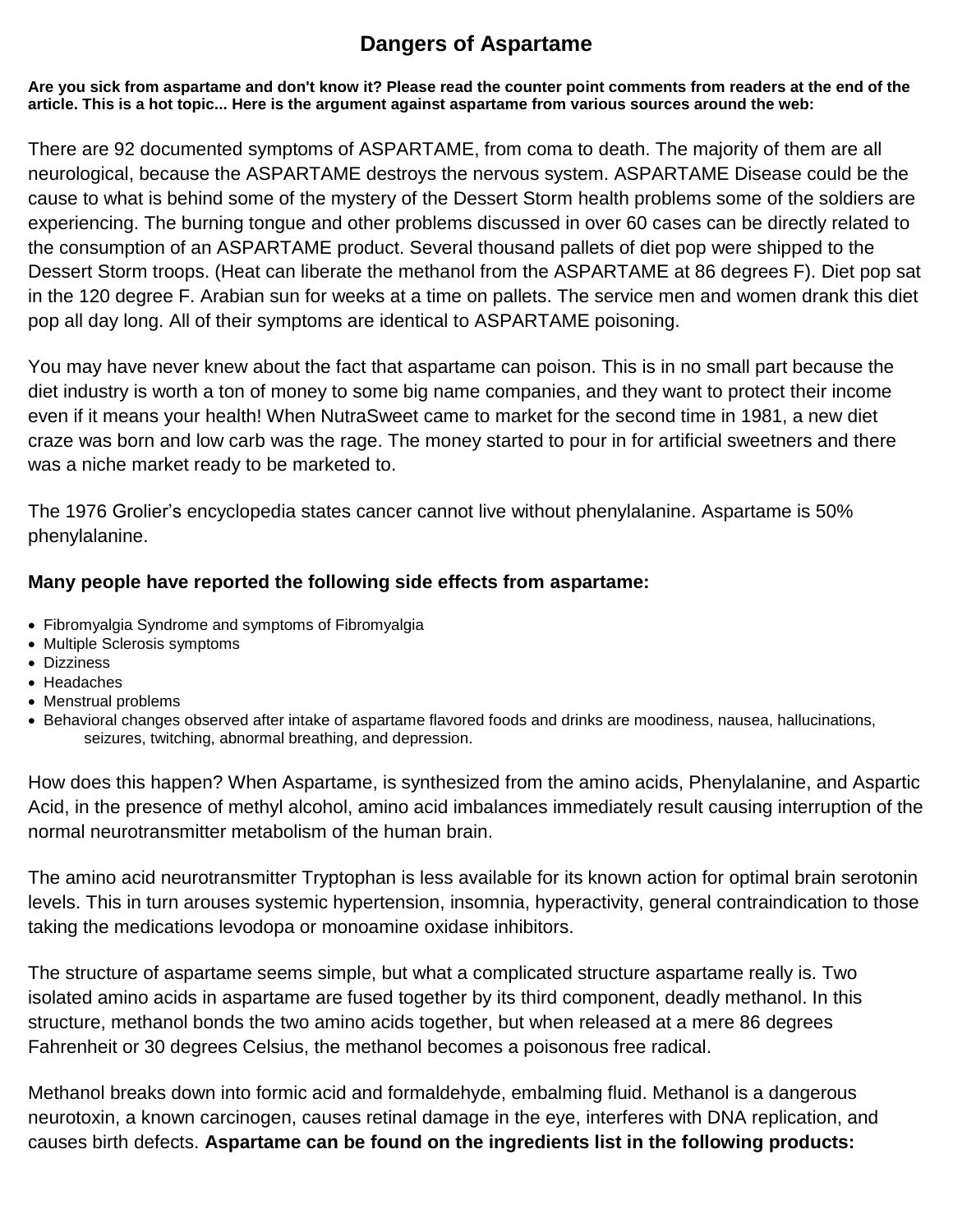Diet pop, over-the-counter drugs & prescription drugs (very common and listed under inactive ingredients), vitamin & herb supplements, yogurt, instant breakfasts, candy, breath mints, cereals, sugar-free chewing gum, cocoa mixes, coffee beverages, instant breakfasts, gelatin desserts, frozen desserts, juice beverages, laxatives, milk drinks, shake mixes, tabletop sweeteners, tea beverages, instant teas and coffees, topping mixes, wine coolers, etc.

Also, some drug and supplement manufacturers are allowed to avoid listing aspartame on the label if they state the words, contains phenylalanine.

### **Why Diet Pop and Colas make you fat and sick .**

Many times people come in to train with me and ask what can I do to lose weight? One of the very first questions I ask is - Do you drink diet pop?

Effective weight loss starts with [diet changes and exercise,](http://www.fattofitbook.com/) one of the first changes is to stop drinking all diet pop all colas, all carbonated beverages - including diet pop, which is the worst. *Get the Aspartame out of your diet!*

Why? Diet pop is very acidic, with a pH of 1.5 to 2.5 - that is 100,000 times more acid that your body wants to be. Aspartame has a pH of 1.5! **All life dies at a pH of 4.5.** (I was at 4.0 Joni Lund.com before I changed my life around. Look how fortunate I was to be alive. See why I was so sick?)

Because of this your body creates fat cells to store the extra acid or in this case Aspartame. This is why people who drink diet pop just get fatter.

Your kidneys are the prime pH balancing organs in your body. The body wants to have a general pH of about 7. So when you drink pure water with pH of about 7 or a little higher - you are balancing the pH in your kidneys, and balancing the general pH in the body. When the pH is right the body can release and dispose of stored acids, which are filling the fat cells. This why some clients have had such drastic weight reductions in such a short amount of time, just drinking water.

Why is pH so important? If your PH is correct you will have a much less chances of contracting a chronic condition, such as cancer, arthritis, or even the common cold.

There is a direct correlation between pH and your immune system. The Immune system works at its most optimal level, when the body pH is 7.0 - or slightly alkaline.

So when you drink just one diet pop - you drive your pH down, shutting down the immune system, and setting yourself up for a disease to take hold. Drink just one diet pop or cola, you will then have to drink 32 glasses of water with a pH of 7 or more to balance your pH. Same problem for other toxic ins stored in the body. This is why detoxing your body is so important when healing, repairing body, or improving your health.

Scientists have found that healthy people have body fluids that are slightly alkaline, 7.1 to 7.5 pH. Scientists and doctors have also found that over 150 degenerative diseases are linked to acidity, including cancer, diabetes, arthritis, heart disease, gall and kidney stones, and many more. All diseases thrive in an acidic, oxygen poor environment.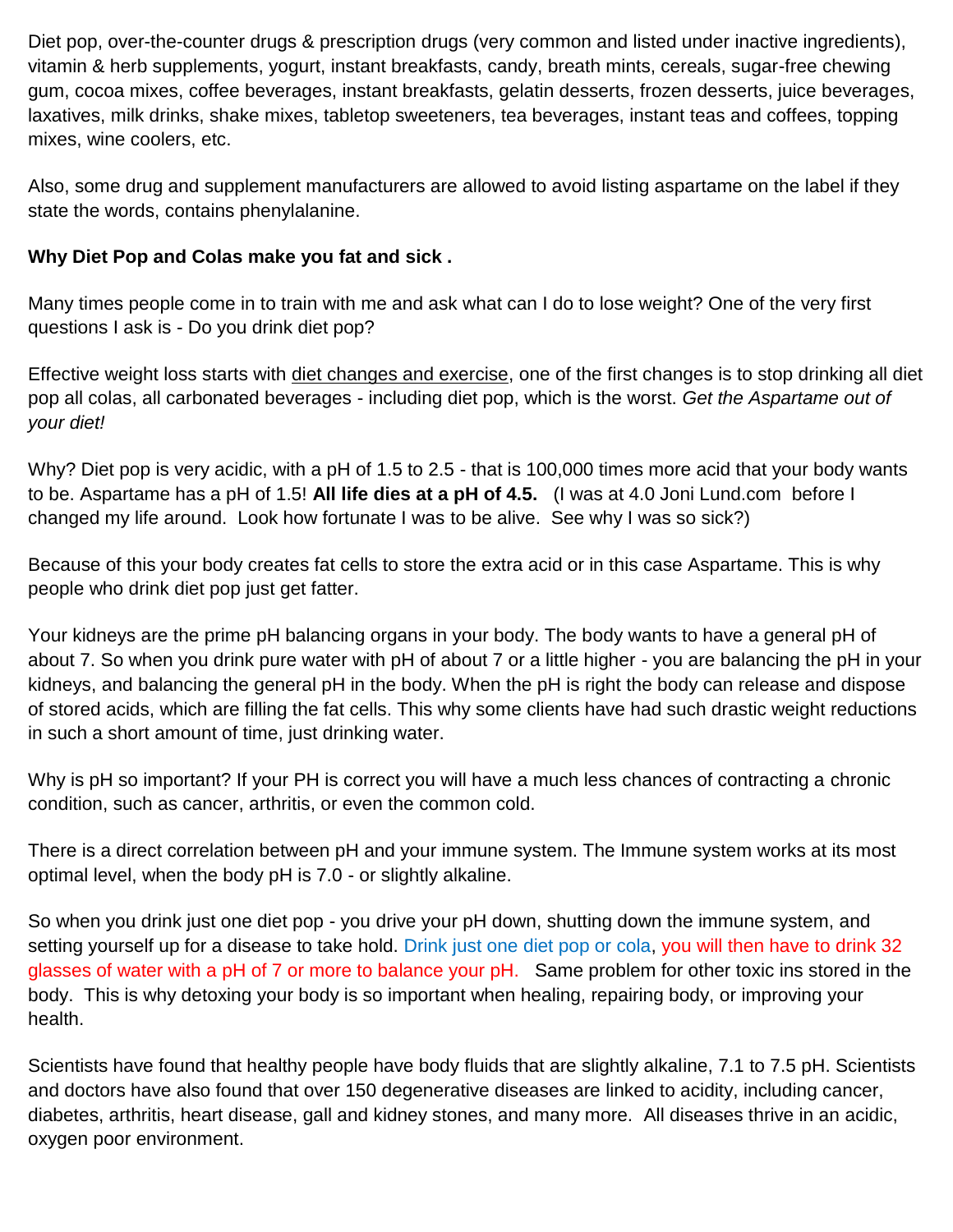Keep in mind that a drop in every point on the pH scale is10x more acidic than the previous number. I.e. from 7 to 6 is 10x, from 7 to 5 is 100x etc. From 7 to 2 is 100,000x more acidic, colas are in the approximate 2.5 pH range. Almost no soda(pop) is higher than 3.0. Diet sodas are the worst as they have the highest acid content. Actually diet sodas cause you to gain weight because they alter the blood chemistry, making changes in your metabolism, leading to a slower metabolic rate. The best liquid to drink is water.

Most degenerative diseases we call Òld-Age Diseases like memory loss, osteoporosis, arthritis, diabetes, hypertension, and many more are actually **life style diseases caused by acidosis**, the lack of supplements, what acids we ingest, what nutrients we don't ingest, or toxins we don't properly eliminate.

## **Extract from: The WORLD ENVIRONMENTAL CONFERENCE and the MULTIPLE SCLEROSIS FOUNDATION.**

When the temperature of ASPARTAME exceeds 86 degrees F, the wood alcohol in ASPARTAME coverts to formaldehyde and then to formic acid, which in turn causes metabolic acidosis. (Formic acid is the poison found in the sting of fire ants). The methanol toxicity mimics multiple sclerosis; thus people were being diagnosed with having multiple sclerosis in error. The multiple sclerosis is not a death sentence, where methanol toxicity is. In the case of systemic lupus, we are finding it has become almost as rampant as multiple sclerosis, especially with Diet Coke and Diet Pepsi drinkers. Also, with methanol toxicity, the victims usually drink three to four 12 oz. cans of them per day, some even more.

On the other hand, in the case of those diagnosed with Multiple Sclerosis, (when in reality, the disease is methanol toxicity), most of the symptoms disappear. We have seen cases where their vision has returned and even their hearing has returned. This also applies to cases of tinnitus. If you are using ASPARTAME (NutraSweet, Equal, Spoonful, etc.) and you suffer from fibromyalgia symptoms, spasms, shooting pains, numbness in your legs, cramps, vertigo, dizziness, headaches, tinnitus, joint pain, depression, anxiety attacks, slurred speech, blurred vision, or memory loss-you probably have ASPARTAME DISEASE!

ASPARTAME changes the brain's chemistry. It is the reason for severe seizures. This drug changes the dopamine level in the brain. Imagine what this drug does to patients suffering from Parkinson's Disease. This drug also causes Birth Defects. There is absolutely no reason to take this product. It is **NOT A DIET PRODUCT!!!** The Congressional record said, It makes you crave carbohydrates and will make you FAT. Dr. Roberts stated that when he got patients off ASPARTAME, their average weight loss was 19 pounds per person. The formaldehyde stores in the fat cells, particularly in the hips and thighs.

According to the Conference of the American College of Physicians, We are talking about a plague of neurological diseases caused by this deadly poison. Dr. Roberts realized what was happening when ASPARTAME was first marketed. He said his diabetic patients presented memory loss, confusion, and severe vision loss. At the Conference of the American College of Physicians, doctors admitted that they did not know. They had wondered why seizures were rampant (the phenylalanine in ASPARTAME breaks down the seizure threshold and depletes serotonin, which causes manic depression, panic attacks, rage, and violence).

I assure you that MONSANTO, the creator of ASPARTAME, knows the dangers. They fund the American Diabetes Association, American Dietetic Association, Congress, and the Conference of the American College of Physicians. The New York Times, on November 15, 1996, ran an article on how the American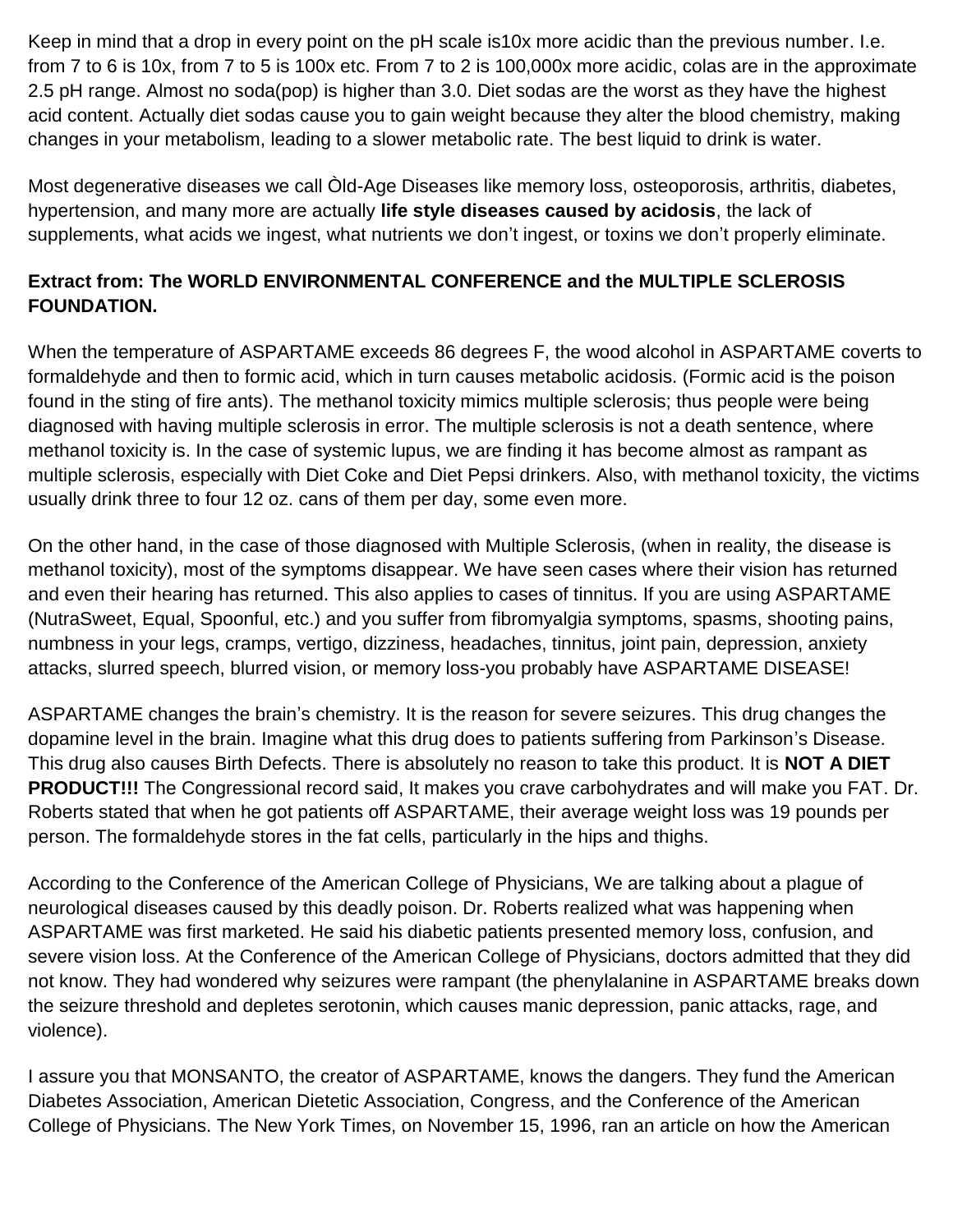Dietetic Association takes money from the food industry to endorse their products. Therefore, they cannot criticize any additives or tell about their link to MONSANTO.

Dr. Roberts says consuming ASPARTAME at the time of conception can cause birth defects. The phenylalanine concentrates in the placenta, causing mental retardation, according to Dr. Louis Elsas, Pediatrician Professor of Genetics, at Emory University in his testimony before Congress.

Stevia, a sweet food, NOT AN ADDITIVE, which helps in the metabolism of sugar, which would be ideal for diabetics, has now been approved as a dietary supplement by the FDA for years. If it says **SUGAR FREE** on the label-DO NOT EVEN THINK ABOUT IT !!! **So what is an alternative to aspartame?**

Stevia is an herb that has been used as a sweetener in South America for hundreds of years. It is calorie free, and the powdered concentrate is 300 times sweeter than sugar. Is widely used all over the world. In Japan, for example, it claims 41% of the sweetener market, including sugar, and was used in Japanese Diet Coke until the company replaced it with aspartame to standardize worldwide. There have not been any reports of toxicity with stevia, which is consumed by millions of people daily.

## **Just How Dangerous Are Splenda and Artificial Sweeteners - Which Side is Lying?**

#### **Reasons for concern and basic cautions on Splenda, Aspartame and artificial sweetners.**

#### Written by Richard Keir

There seems to be fairly poor tracking by any formal standards once a product is approved as a food additive. Despite supposedly tracking adverse reactions, the reality has been different at the FDA. Aspartame is a case in point. Apparent collusion, distorted research reports, lack of funding for independent research, questionable practices in tracking adverse reactions and reporting them. Its a pretty ugly sounding story. Its been said that Aspartame is a contract on humanity.

I'm no epidemiologist but what struck me was the large number of serious toxic reactions reported by pilots. My conclusion I won't use the stuff. And there are suggestions that the offshoot - Neotame - may be even worse.

Everyone pretty much knows the kinds of problems that have been reported with cyclamates and Saccharin. Weirdly - perhaps bad tracking? - the actual dangers still seem unclear after many years of use. However, as I read it, they seem to be substantially less toxic than some more recent artificial sweeteners.

Splenda is the latest and greatest. Reportedly manufactured from sugar by substituting 3 chlorine atoms for 3 hydroxyl groups, some claim that the end product is not what it should be. Apparently if it were made from sugar then when you dissolve it in water (hydrolyze), it ought to produce chlorinated glucose which is a known toxin. Instead it produces chlorinated monosaccharides.

Splenda, or sucralose, is a chlorocarbon. Chlorocarbons have an illustrious history, being known for causing organ, reproductive and genetic damage. Whether sucralose (Splenda) is as safe as the manufacturer claims (which is pretty much what manufacturers always claim) remains to be seen. Here is another reference worth taking a look at: - Secret Dangers of Splenda .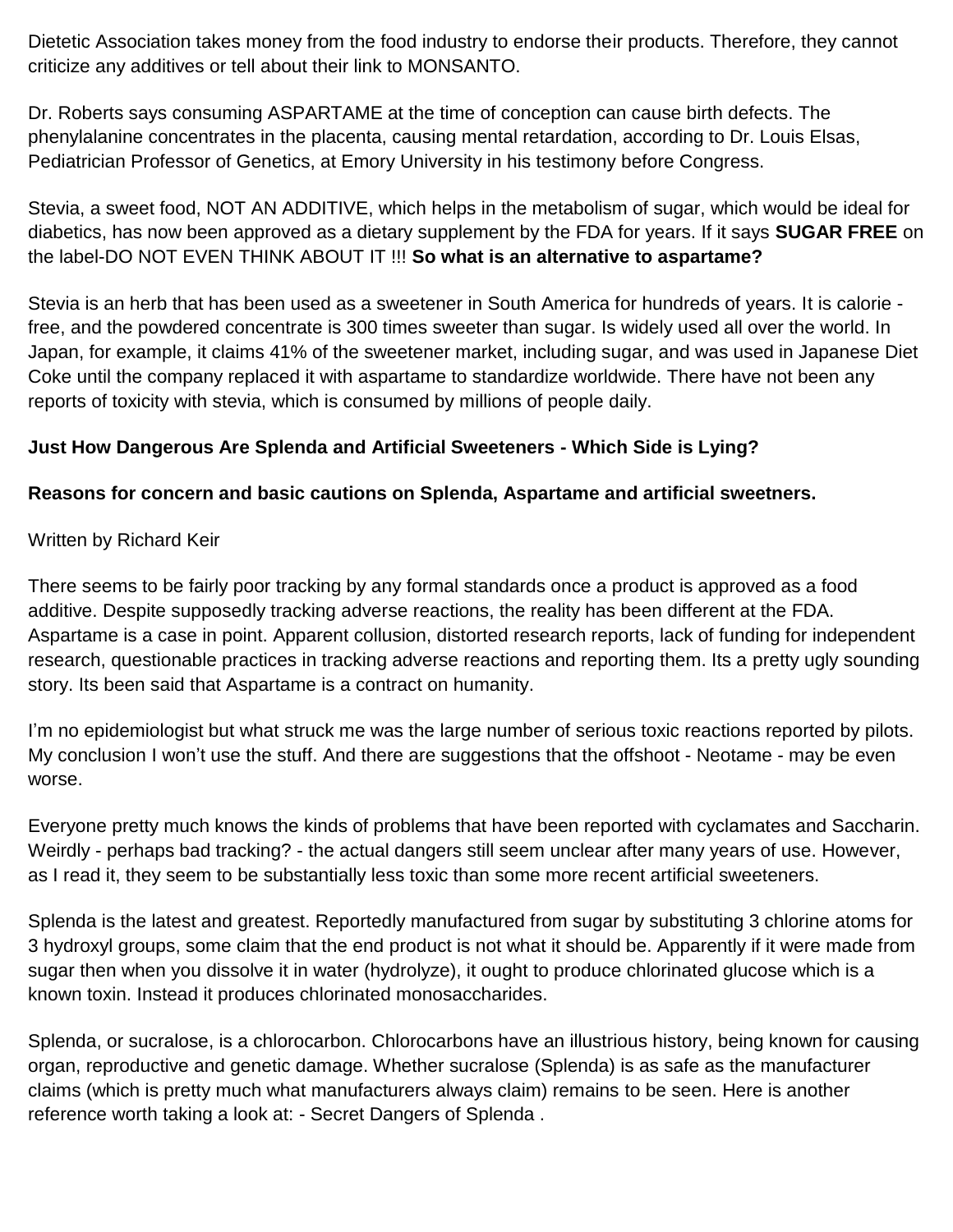Andrew Weil, MD has some pertinent - and more moderate comments on Aspartame and Splenda here: - Aspartame: Can a Little Bit Hurt. He suggests using the precautionary principle - which basically says if there are questions about the safety of a product, don't use it.

At this point, I think it's my head that's spinning. I'm uncertain whether Splenda is safe, reasonably safe, slightly risky or seriously risky. When I looked at the manufacturer's site and a couple other sites that were all enthused about Splenda, I didn't see any answers to the points the critics are making. Mostly it's all lightness, sweetness and the miracle of modern science.

Like you I've seen some miracles of modern science turn into nightmares when the testing wasn't adequate, when the results were fudged, when cover-ups went on. So questions exist about all the artificial sweeteners. Splenda may be less dangerous than Aspartame (which I sure wouldn't recommend to anyone). Long-term and independent studies are lacking. And here's the real kicker: **\*\*\*\*\* From Consumers Research Magazine**

There is no clear-cut evidence that sugar substitutes are useful in weight reduction. On the contrary, there is some evidence that these substances may stimulate appetite.

Now that just tears it. Risk your health using one of these chemicals and then end up eating more because it stimulates your appetite. Terrific.

So what alternatives are there? Surprisingly there are quite a few. One interesting alternative is a South American plant called Stevia. Apparently once considered a potential threat to the sugar industry, it seems to have been deep-sixed early in the twentieth century. It has been used as a sweetener for centuries by South American natives. In the U.S., it seems (somehow) to have been kept from being available as an additive and the FDA has said not enough studies have been done. Yet it's widely used by diabetics and in countries such as Japan and Brazil. Stevia is available at health stores as a supplement (though without any indication that it could be used as a sweetener). It's a fascinating story which you can read here: The Stevia [Story](http://www.stevia.net/) 

Our health is challenged on all sides these days. New chemicals, new additives, genetically engineered foods, highly processed foods, empty calories, stress and pollution all pose threats to our bodies. I've come to the conclusion that the fewer highly processed, chemically enhanced, questionably assessed, factory created products we ingest, the better off we will probably be.

Our bodies evolved as a part of the natural world and though we are changing the world radically (which is only natural, it is what people do after all), our bodies do not evolve and adapt at the rate technology changes. And for scientific, political and economic reasons, the quality and thoroughness of evaluations done on newly created products don't match up to our industrial creativity.

Finally, balancing the need to lose weight (or maintain an optimum weight) against potential risks creates difficult choices. It's up to you to make the best choice you can for your specific situation just remember, that old saw still holds - Let the buyer beware.

#### **Reported Aspartame Toxicity Effects**

# **Q. What are the reported reactions to aspartame ingestion?**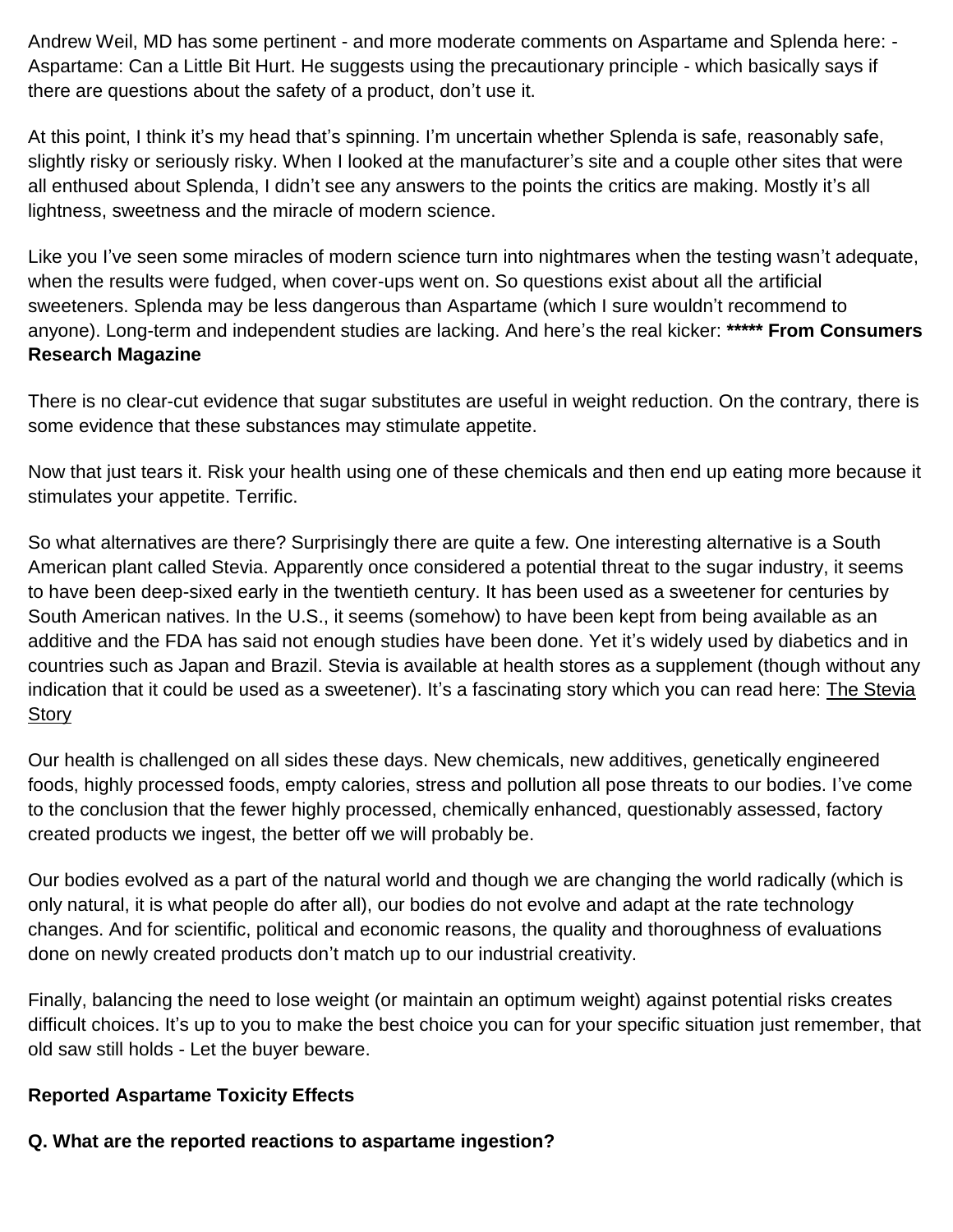#### **How often are such effects seen?**

We will limit our discussion in this FAQ to reported toxicity reactions to aspartame ingestion. Controlled studies showing problems with aspartame ingestion will be discussed in another FAQ. Toxicity reactions to aspartame can be divided into three types:

1. Acute toxicity reactions occurring within 48 hours of ingestion of an aspartame-containing product.

2. Chronic toxicity effects occurring anywhere from several days of use to appearing a number of years (i.e., 1-20+ years) after the beginning of aspartame use.

3. Potential toxicity effects that would be nearly impossible for the user to recognize the link to aspartame.

In an epidemiological survey which appeared in the Journal of Applied Nutrition (Roberts 1988), 551 persons who have reported toxicity effects from aspartame ingestion were surveyed. The adverse effects found cover a subset of reported acute and chronic toxicity effects from aspartame. What follows is a listing of the adverse health effects which were found.

Number of people first and then the total percentage.

## **Eye**

- Decreased vision and/or other eye problems 140 (25%)
- Pain (one or both eyes) 51 (9%)
- Decreased tears, trouble with contact lens, 46 (8%) or both
- Blindness (one or both eyes) 14 (3%)

#### **Ear**

- Tinnitus (ringing, buzzing) 73 (13%)
- Severe intolerance for noise 47 (9%)
- Marked impairment of hearing 25 (5%)

#### **Neurologic**

- $\bullet$  Headaches 249 (45%)
- Dizziness, unsteadiness, or both 217 (39%)
- Confusion, memory loss, or both 157 (29%)
- Severe drowsiness and sleepiness 93 (17%)
- Paresthesias (pins and needles, tingling) 82 (15%) or numbness of the limbs
- Convulsions (grand mal epileptic attacks) 80 (15%)
- Petit mal attacks and absences 18 (3%)
- Severe slurring of speech 64 (12%)
- Severe tremors 51 (9%)
- Severe hyperactivity and restless legs 43 (8%)
- Atypical facial pain 38 (7%)

#### **Psychologic-Psychiatric**

- Severe depression 139 (25%)
- Extreme irritability 125 (23%)
- Severe anixiety attacks 105 (19%)
- Marked personality changes 88 (16%)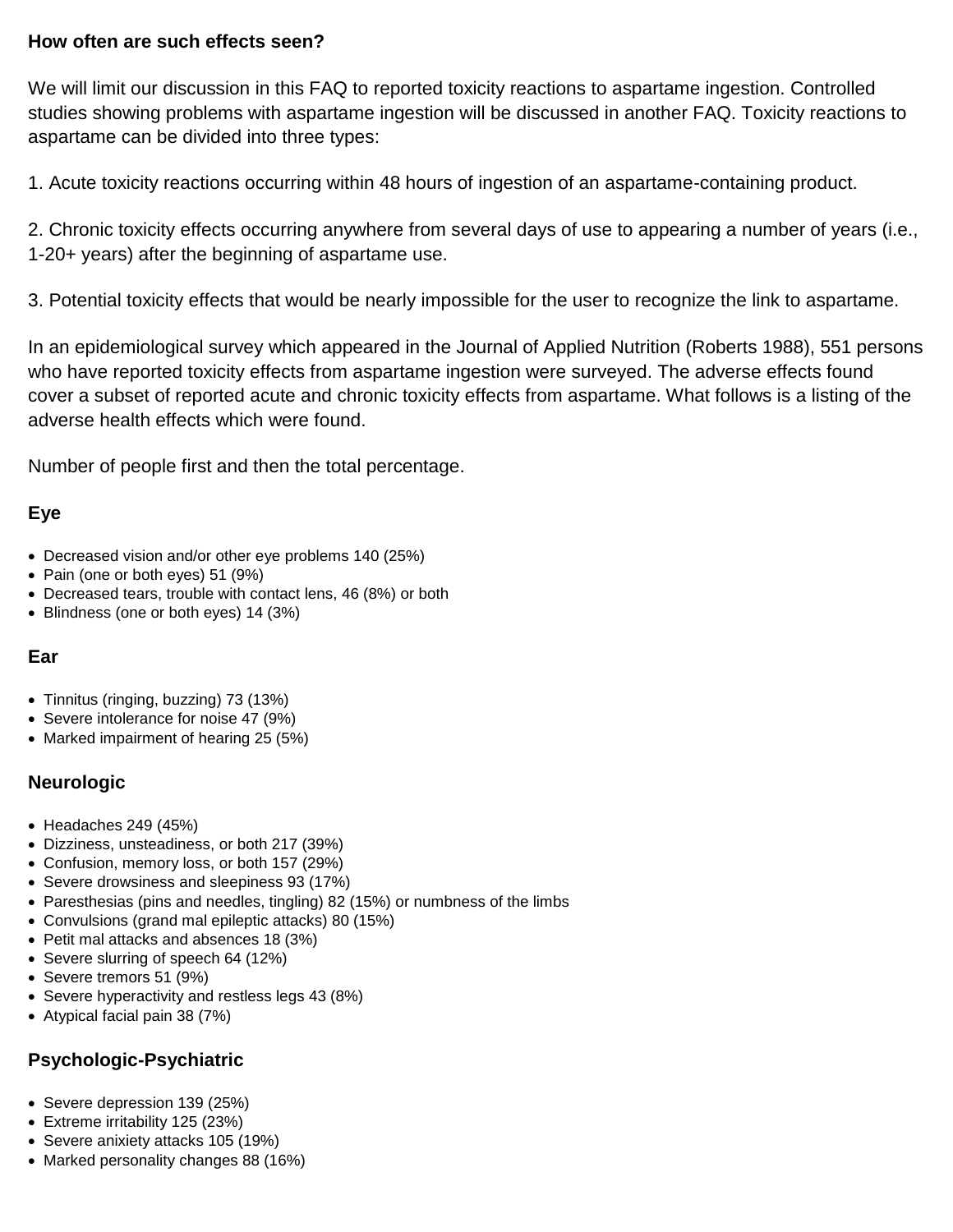- Recent severe insomnia 76 (14%)
- Severe aggravation of phobias 41 (7%)

#### **Chest**

- Palpitations, tachycardia (rapid heart action), 88 (16%)
- Shortness of breath 54 (10%)
- Atypical chest pain 44 (8%)
- Recent hypertension (high blood pressure) 34 (6%)

#### **Gastrointestinal**á

- Nausea 79 (14%)
- Diarrhea 70 (13%)
- Associated gross blood in the stools (12)
- Abdominal pain 70 (13%)
- Pain on swallowing 28 (5%)

#### **Skin and Allergies**

- Severe itching without a rash 44 (8%)
- Severe lip and mouth reactions 29 (5%)
- Urticaria (hives) 25 (5%)
- Other eruptions 48 (9%)
- Aggravation of respiratory allergies 10 (2%)

#### **Endocrine and Metabolic**á

• Problems with diabetes: loss of control; 60 (11%)

precipitation of clinical diabetes; aggravation or simulation of diabetic complications

- Menstrual changes 45 (6%)
- Severe reduction or cessation of periods (22)
- Paradoxic weight gain 34 (5%)
- Marked weight loss 26 (6%)
- Marked thinning or loss of the hair 32 (6%)
- Aggravated hypoglycemia (low blood sugar attacks) 25 (5%)

#### **Other**

- Frequency of voiding (day and night)
- burning 69 (13%) on urination (dysuria), or both
- Excessive thirst 65 (12%)
- Severe joint pains 58 (11%)
- Bloat 57 (10%)
- Fluid retention and leg swelling 20 (4%)
- Increased susceptibility to infection 7 (1%)

Many pilots appear to be particularly susceptible to the effects of aspartame ingestion. They have reported numerous serious toxicity effects including grand mal seizures in the cockpit (Stoddard 1995). Nearly 1,000 cases of pilot reactions have been reported to the Aspartame Consumer Safety Network Pilot Hotline (Stoddard 1995). This susceptibility may be related to ingesting methanol at altitude as suggested in a letter from Dr. Phil Moskal, Professor of Microbiology, Biochemistry, and Pathology, Chairman of the Department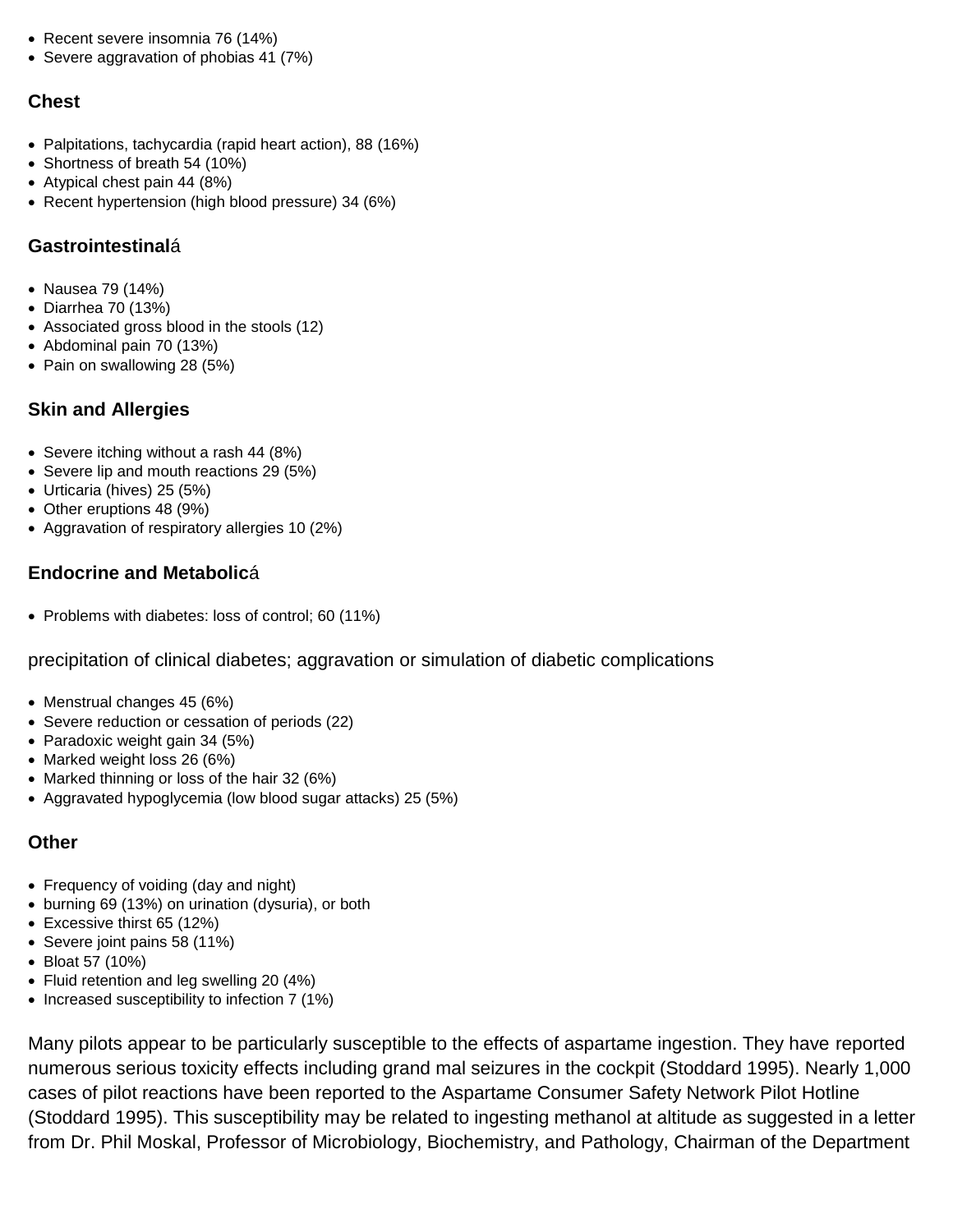of Pathology, Director of Public Health Laboratories (Moskal 1990), or it may simply be that some pilots tend to ingest large quantities of aspartame during a flight. Whatever the case, numerous warnings about aspartame dangers have appeared in piloting journals including The Aviation Consumer (1988), Aviation Medical Bulliten (1988), Pacific Flyer (1988), CAA General Aviation (1989), Aviation Safety Digest (1989), General Aviation News (1989), Plane & Pilot (1990), Canadian General Aviation News (1990), National Business Aircraft Association Digest (NBAA Digest 1993), International Council of Air Shows (ICAS 1995), and the Pacific Flyer (1995). Both the U.S. Air Forces magazine Flying Safety and the U.S. Navy's magazine, Navy Physiology published articles warning about the many dangers of aspartame including the cumulative deleterious effects of methanol and the greater likelihood of birth defects. The articles note that the ingestion of aspartame may make pilots more susceptible to seizures and vertigo (US Air Force 1992).

Countless other toxicity effects have been reported to the FDA (DHHS 1995), other independent organizations (Mission Possible 1996, Stoddard 1995), and independent scientists (e.g., 80 cases of seizures were reported to Dr. Richard Wurtman, Food (1986)). Samples of some aspartame toxicity reactions reported on the Internet can be found on the Aspartame (NutraSweet) **Toxicity Info Center web page:**

**Frequently, aspartame toxicity is misdiagnosed as a specific disease.** This has yet to be reported in the scientific literature, yet it has been reported countless times to independent organizations and scientists (Mission Possible 1994, Stoddard 1995). In other cases, it has been reported that chronic aspartame ingestion has triggered or worsened certain chronic illnesses. Nearly 100% of the time, the patient and physician assume that these worsening conditions are simply a normal progression of the illness. Sometimes that may be the case, but many times it is chronic aspartame poisoning.

According to researchers and physicians studying the adverse effects of aspartame, the following list contains a selection of chronic illnesses which may be caused or worsened by the chronic, long-term ingestion of aspartame. (Mission Possible 1994, Stoddard 1995)\*:

Brain tumors Multiple sclerosis Epilepsy Chronic fatigue syndrome Parkinson's Disease Alzheimer's Mental retardation Lymphoma Birth defects Fibromyalgia Diabetes Arthritis (including Rheumatoid) Chemical Sensitivities Attention Deficit Disorder **\*Note:** In some cases such as MS, the severe symptoms mimic the illness or exacerbate the illness, but do not cause the disease.

Also, please note that this is an incomplete list. Clearly, ingestion of a very slow poison is not beneficial to anyone who has a chronic illness.

#### **How often are such effects seen?**

Until recently approximately 90% of aspartame sales were in the United States (Monsanto 1994). Other countries are now being inundated with aspartame, but it will be some time until they begin to feel the full effects of aspartame toxicity on the general population. Since the U.S. has some history of significant use, we will limit the discussion to the frequency of effects in the U.S.

There have been well over 7,000 aspartame toxicity reactions officially received by the U.S. Food and Drug Administration between 1982 (after aspartame was first approved) until 1995 (DHHS 1993, DHHS 1995). From this figure, we can estimate the number of actual toxicity reactions observed.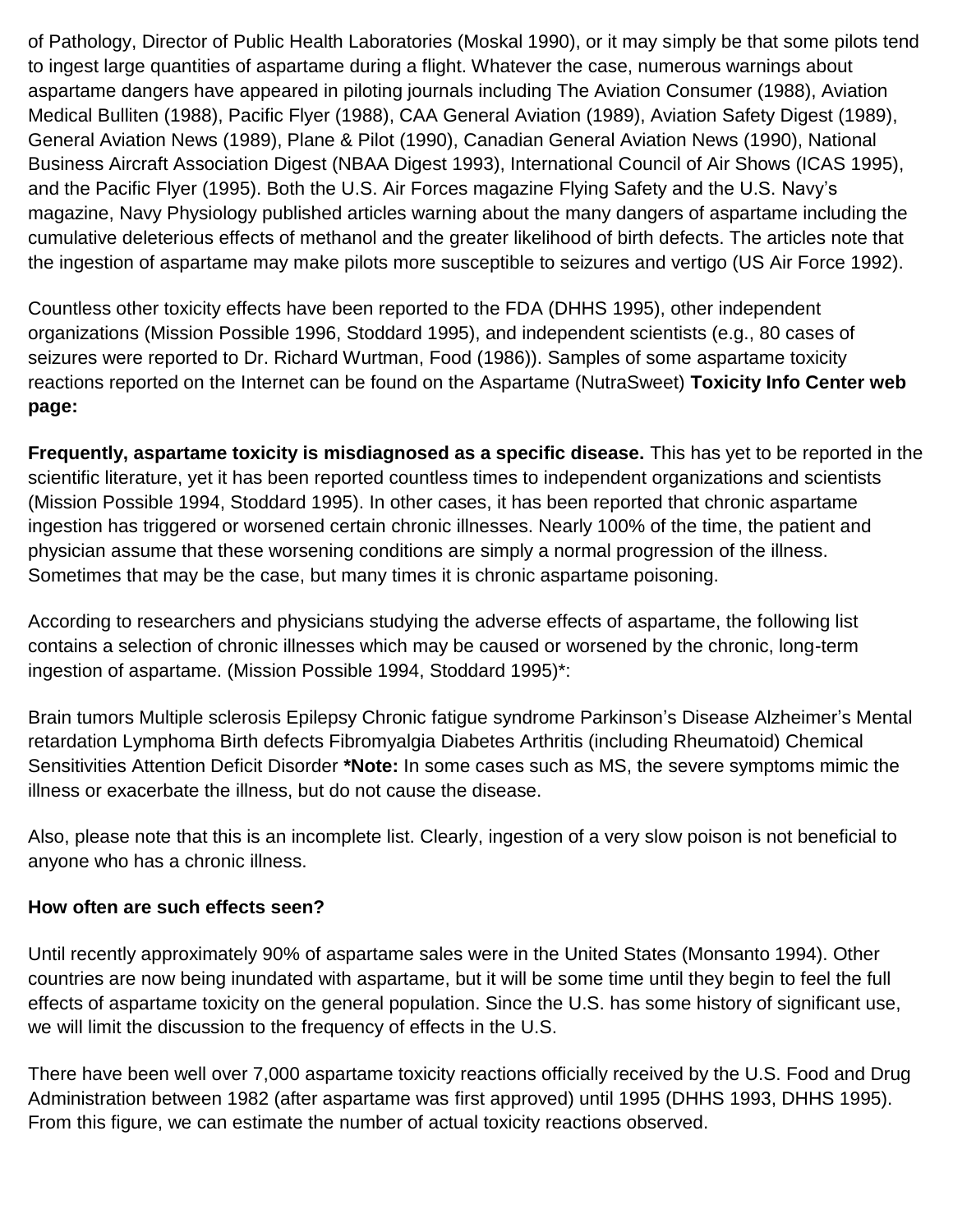FDA officials believe that as little as 1% of the serious adverse drug reactions are reported to the FDA (Kessler 1993). Using a reported rate of 1%, we would estimate that there have been 700,000 recognized aspartame toxicity reactions in the U.S. since 1982. However, there are a number of significant adjustments that must be made before we can accept this estimate.

1. Most physicians are aware of the Adverse Reaction Monitoring System (ARMS) and are encouraged by the FDA to report serious adverse drug reactions (Kessler 1993). Physicians are not encouraged by the FDA to report aspartame toxicity reactions to the FDA (Food 1995). The lay public is generally unaware of ARMS and much less likely to report adverse reactions to the FDA. Therefore, this would lower the estimated reporting rate below 1%. Let us make a small adjustment and estimate a 0.88% reporting rate.

2. It was pointed out by James Turner, Esq. in a letter to the then FDA Commissioner Frank Young that no program to monitor aspartame toxicity reactions was created until February 1984, two years after aspartame approval began (Turner 1984). This would probably add at least 1,200 reported reactions (probably much more), so that we should use 8,200 toxicity reaction reports. In addition, a Freedom of Information act request determined that the regional FDA offices had been told that only serious complaints should be forwarded to the FDA headquarters (Turner 1984). Serious complaints were complaints where the illness was severe enough to require the attention of a physician. Since this happened between 1984 (when the monitoring system began) and 1985, we can estimate an additional 300 toxicity reactions would have been reported for a total of 8,500.

3. In 1987, it was brought out at U.S. Congressional Hearings that the FDA had been transferring aspartame toxicity reaction calls to the AIDS Hotline (Turner 1987). In addition, it was reported by James Turner, Esq. of Community Nutrition Institute (CNI) that there were numerous cases of people calling the FDA to report toxicity reaction and they were told that there was no connection between aspartame and adverse reactions and no other information was taken by the FDA. While this may not affect the reporting rate after the start of 1988, it would significantly affect the reporting rate before that time. Let us make another small adjustment and estimate a 0.78% reporting rate.

4. Perhaps the biggest reduction in the reporting rate comes from the fact that Commissioner Kessler's estimated 1% reporting rate for adverse drug reactions involves only serious adverse reactions. The rate for reporting all drug reactions (if such reporting were done) would almost certainly be no more than 0.5%. Therefore, if we cut our current estimated reporting rate of 0.78% in half, the estimated reporting rate for all toxicity reactions to aspartame (including serious or mild) would be no more than 0.39%.

During the first couple of years that aspartame was on the market, there was publicity that would likely have increased the reporting rate. However, since the FDA did not have a monitoring system in place until February 1984, the estimated increased number of reports will not be that much. I will reduce the number of reports by 1,000 to 7,500 to take this into account.

We now have approximately 7,500 reports at an estimated reporting rate of 0.39%. This totals approximately 1.9 million recognized aspartame toxicity reactions in the U.S. between 1982 and 1995. These reactions run anywhere from mild to very serious illnesses.

It is very important to understand, however, that 1.9 million represents only those toxicity reactions that have been discovered by users and/or healthcare practitioners. Quite often, I encounter case histories were people suffered for long time and did not make the connection. **For example:**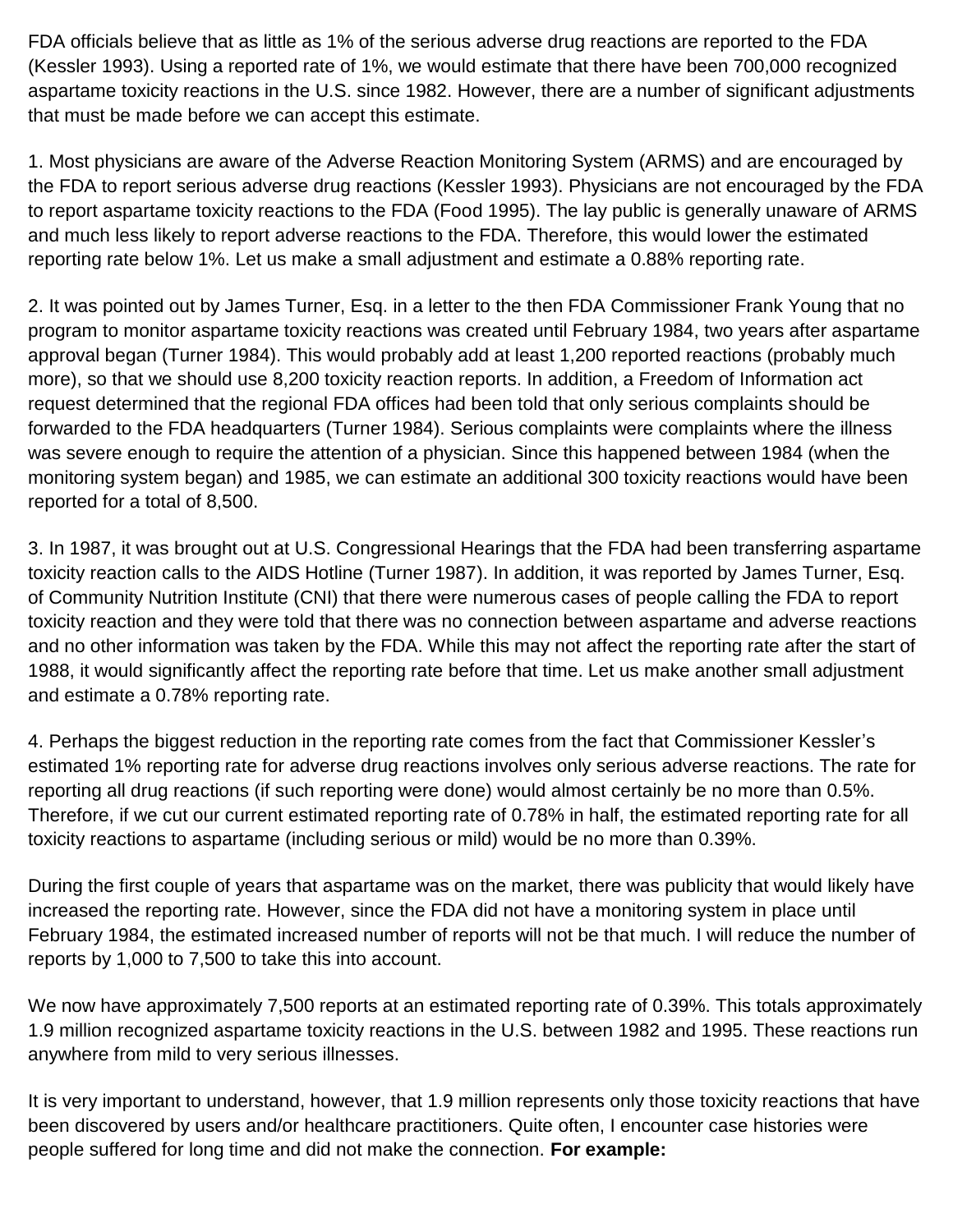ÒI have suffered from Migraines for years. As soon as I gave up NutraSweet my migraines disappeared. All those Cat Scans, MRIÕs......for nothing.

ÒSince I last wrote my brother has been off NutraSweet since then. My brothers lupus type of symptoms completely went away. My brother has been a physician for over 10 years .. his doctor (a specialist) who has been treating him has seen the significant difference and wants to write a research paper on this .. my brothers physician has now started prescribing getting off NutraSweet for his other patients.

Therefore, I believe that in addition to the estimated 1.9 million people in the U.S. who have recognized aspartame toxicity reactions in themselves (from serious to mild), there are many times that number who are suffering from some of the symptoms mentioned above and that they do not recognize that chronic aspartame use is the cause or at least a contributory factor. I would estimate that \*at least\* 7.6 million others are suffering from some symptoms related to aspartame use (many mild symptoms, but many serious ones as well) and do not recognize the connection.

In addition to the estimated 1.9 million recognized reactions and 7.6 million unrecognized reactions in the U.S., it is very important to note that aspartame has been used in significant amounts in the U.S. for a relatively short time. A U.S. Department of Agriculture report noted that it wasn't until approximately 1987 that aspartame was used in significant amounts in the U.S. (USDA 1988). Therefore, aspartame had been used for only nine (9) years in significant amounts through 1995. When one considers that the damage from aspartame is often silent and cumulative (much like chain-smoking cigarettes), one can see that a couple of generations of aspartame use might be disastrous!

The FDA and NutraSweet have claimed that the number of reported adverse reactions have declined substantially since the mid-1980s (Pauli 1995, Butchko 1994). In addition, the FDA recently claimed that the number of reported toxicity reactions for 1995 was only 11 (WSJ 1996)! It is important to realize that during the mid-1970s the FDA was investigating wrong-doings of the aspartame manufacturer and stated the facts exactly as they found them:

Ò[The manufacturer] lied and they didn't submit the real nature of their observations because had they done that it is more than likely that a great number of these studies would have been rejected simply for adequacy. What Searle did, they took great pains to camouflage these shortcomings of the study. As I say filter and just present to the FDA what they wished the FDA to know and they did other terrible things for instance animals would develop tumors while they were under study. Well they would remove these tumors from the animals.

## **[FDA Toxicologist and Task Force member, Dr. Andrian Gross (Wilson 1985)]**

During the late 1970s and early 1980s, a number of key government and FDA officials left their jobs to work with companies related to the aspartame industry (GAO 1986). This included key FDA officials such as the head of the FDA Bureau of Foods becoming a Vice President of the National Drink Association and the FDA Commissioner becoming a high-paid consultant for the manufacturer's PR firm, Burston Marsteller (Gordon 1987). After this period of time, there was no scientific evidence and no amount of serious toxicity reports that could get the FDA to seriously consider funding independent, properly-conducted (e.g., chronic exposure) research. That appearance of the FDA being under the total control of the manufacturer, Monsanto, continues to this day.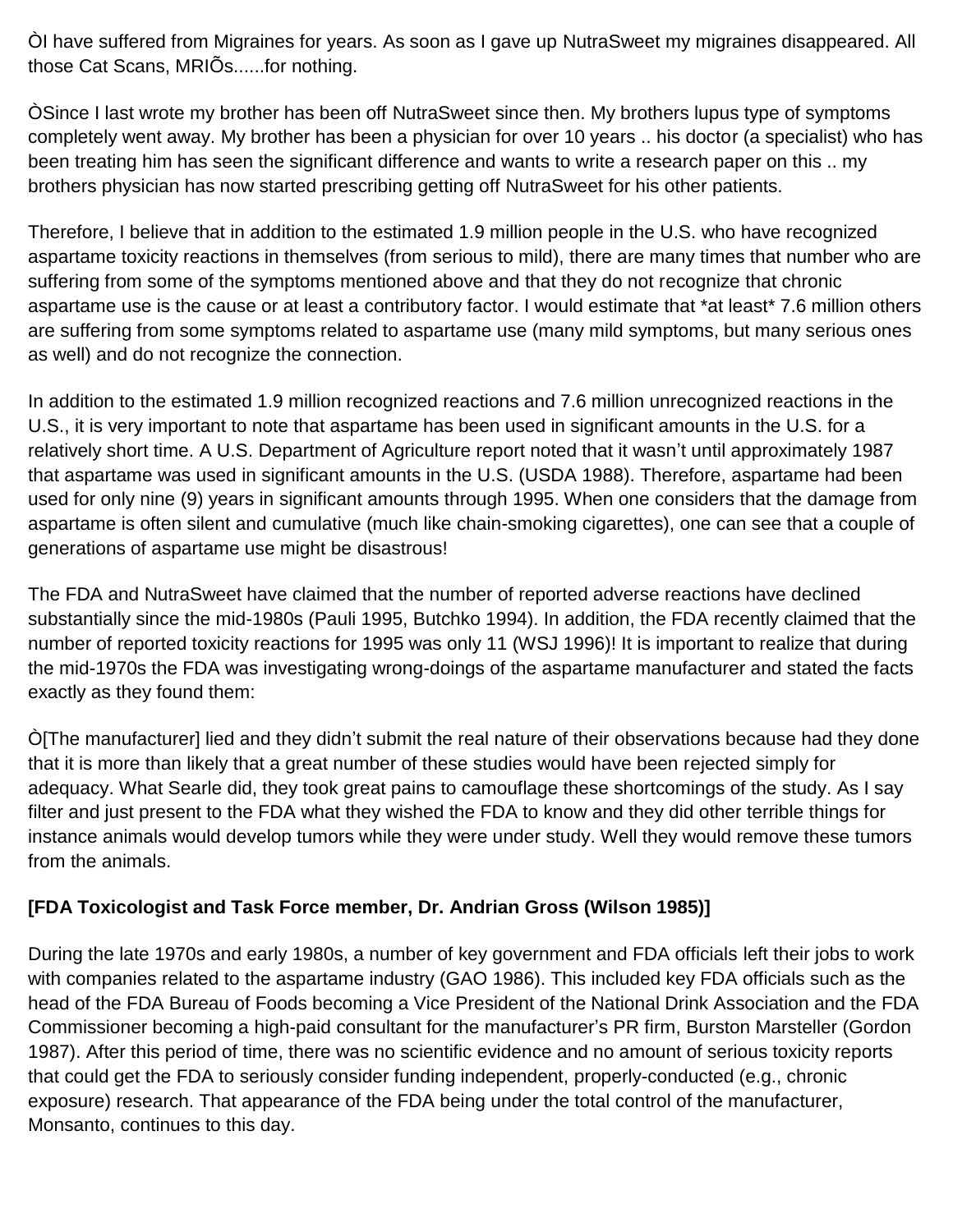I include these comments about the FDA to demonstrate why no independent scientist familiar with the aspartame issue takes statements from the FDA such as reported reactions in 1995 seriously. There are many people, including myself who have received that many toxicity reaction reports in a single day during 1995. The reality is that independent organizations have noted that aspartame toxicity reaction reports given to them have increased every year since the late 1980s (Stoddard 1995). It is also important to note that in mid-1995, the FDA admitted that it had stopped recording aspartame toxicity reactions (Food 1995). That may have something to do with why the numbers that the FDA reported to the Wall Street Journal (WSJ 1996) were so small!

## **Please remember that the info used for this article was gathered from the internet. I know no more about this topic then the research I can find from other sources.**

## **Email Comment From Reader:**

## **Reader One**

**I really enjoyed your emails until today** - **The Dangers of Aspartame & Side Effects is a junk article** with no scientific basis. Aspartame is composed of two amino acids, aspartic acid and phenylalanine, as the methyl ester. Amino acids are the building blocks of protein. Aspartic acid and phenylalanine are also found naturally in protein containing foods, including meats, grains and dairy products. Methyl esters are also found naturally in many foods, such as fruits and vegetables and their juices. Allegations spread via the Internet and the media by a few individuals that aspartame may be associated with a myriad of ailments are not based on science. These have come to be called urban myths.

Here is what the National Multiple Sclerosis Society had to say about such allegations: These stories claim that Aspartame is the cause of a variety of illnesses, including MS, lupus, Alzheimer's disease, Parkinson disease, birth defects, Desert Storm syndrome, brain tumors, and seizures. However, please bear in mind the following: The claims are not documented; There is no evidence for epidemics of multiple sclerosis, lupus, and some of the other diseases as claimed in the articles; There is no evidence that authors of the claims have any scientific, medical, or academic credentials; nor is there any evidence that they have done any scientific research to support their claims; and No published, peer-reviewed scientific research exists that supports the claims being made in the articles.

An October 2005 issue of the British Medical Journal (BMJ) carries an editorial concluding that aspartame has been demonized unfairly in sections of the press and on the Internet. The BMJ editorial states: Evidence does not support links between aspartame and cancer, hair loss, depression, dementia, behavioral disturbances, or any of the other conditions appearing in websites. Agencies such as the Food Standards Agency, European Food Standards Authority, and the Food and Drug Administration have a duty to monitor relations between foodstuffs and health and to commission research when reasonable doubt emerges The Food Standards Agency takes public concerns very seriously and thus pressed the European Scientific Committee on Food to conduct a further review, encompassing over 500 reports, in 2002. It concluded from biochemical, clinical, and behavioral research that the acceptable daily intake of aspartame remained entirely safe-except for people with phenylketonuria.

The safety of aspartame has been proven again and again, backed by more than three decades of research and over 200 scientific studies. Recently, several governments and expert committees carefully evaluated the Internet allegations and found them to be false, reconfirming the safety of aspartame. In addition, leading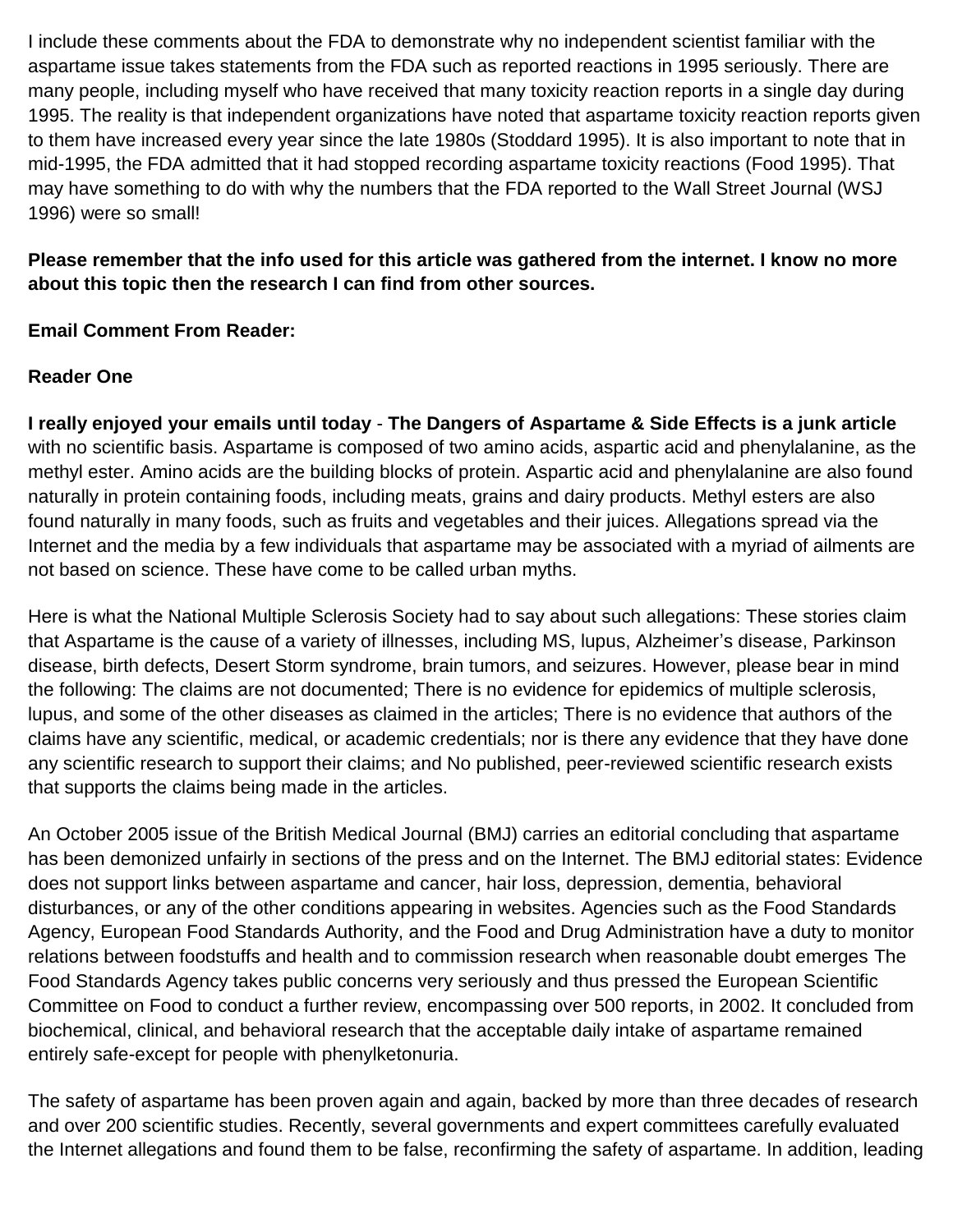health authorities, such as the American Medical Association, the American Dietetic Association, and the American Diabetes Association, agree that aspartame is safe. The American Medical Association's Council on Scientific Affairs, the American Diabetes Association, and the American Dietetic Association (ADA) have reviewed research on aspartame and found it to be safe. In fact, the ADA's 2004 updated position paper states, A comprehensive review of the safety of aspartame has recently been published. The review covers previous publications as well as new information that support the safety of aspartame as a food additive and negates claims of its association with a range of health problems...

Links to numerous other health organizations, which have confirmed the safety of aspartame, can be found at www.aspartame.org.

References Cited In the "AGAINST CASE": [http://www.wnho.net](http://www.wnho.net/) Additional information, references and credits: http://www.wnho.net/wtdaspartame.htm

Nutrition Subcommittee of the British Diabetic Associations' Medical Advisory Committee: Diabetic recommendations for diabetics for the 1980Õs: A policy statement by the British Diabetic Association. HUMAN NUTRITION:APPLIED NUTRITION 1982;36A:378.

Wurtman R, Aspartame effects on brain serotonin. AM J CLIN N, 1987; 45:799- 801.

Wurtmnan R, Neurochemical changes following high-dose Aspartame with dietary carbohydrates. N ENG J MED, 1983; 389: 429-430.

Wurtman R, Aspartame: Possible effect on seizure susceptibility. LANCET, 1985; 2: 1060.

Walton R, Seizure and mania after high intake of Aspartame. PSYCHOSOMAT, 1986; 27: 218-219.

Council on Scientific Affairs. Aspartame: Review of safety issues. J AM MED, A 1985; 254:400.

Young S, Some effects of dietary components(amino acids, carbohydrate, folic acid) on brain serotonin synthesis, mood, and behavior. CAN J PHYSL PHARM, 1991; 69: 893-903.

Aviation Consumer 1988. Safe Guard, June 15, 1988.

Aviation Medical Bulletin 1988. Pilots and Aspartame, October 1988.

Aviation Safety Digest 1989. Aspartame not for the dieting pilot? Aviation Safety Digest, ASD 142, Spring 1989 (Australia - 062/5841111).

Blumenthal, H.J., D.A. Vance, 1997, Chewing Gum Headaches, Headache, Volume 37, Number 10, pages 665-666.

Butchko, Harriett H., Frank N. Kotsonis 1994. Postmarketing Surveillance in the Food Industry: The Aspartame Case Study, in Nutritional Toxicology, edited by Frank N. Kotsonis, Maureen Macky and Jerry Hjelle, Raven Press, Ltd., New York, c1994.

CAA General Aviation (1989). Safety Information Leaflet, April 1989, Great Britain.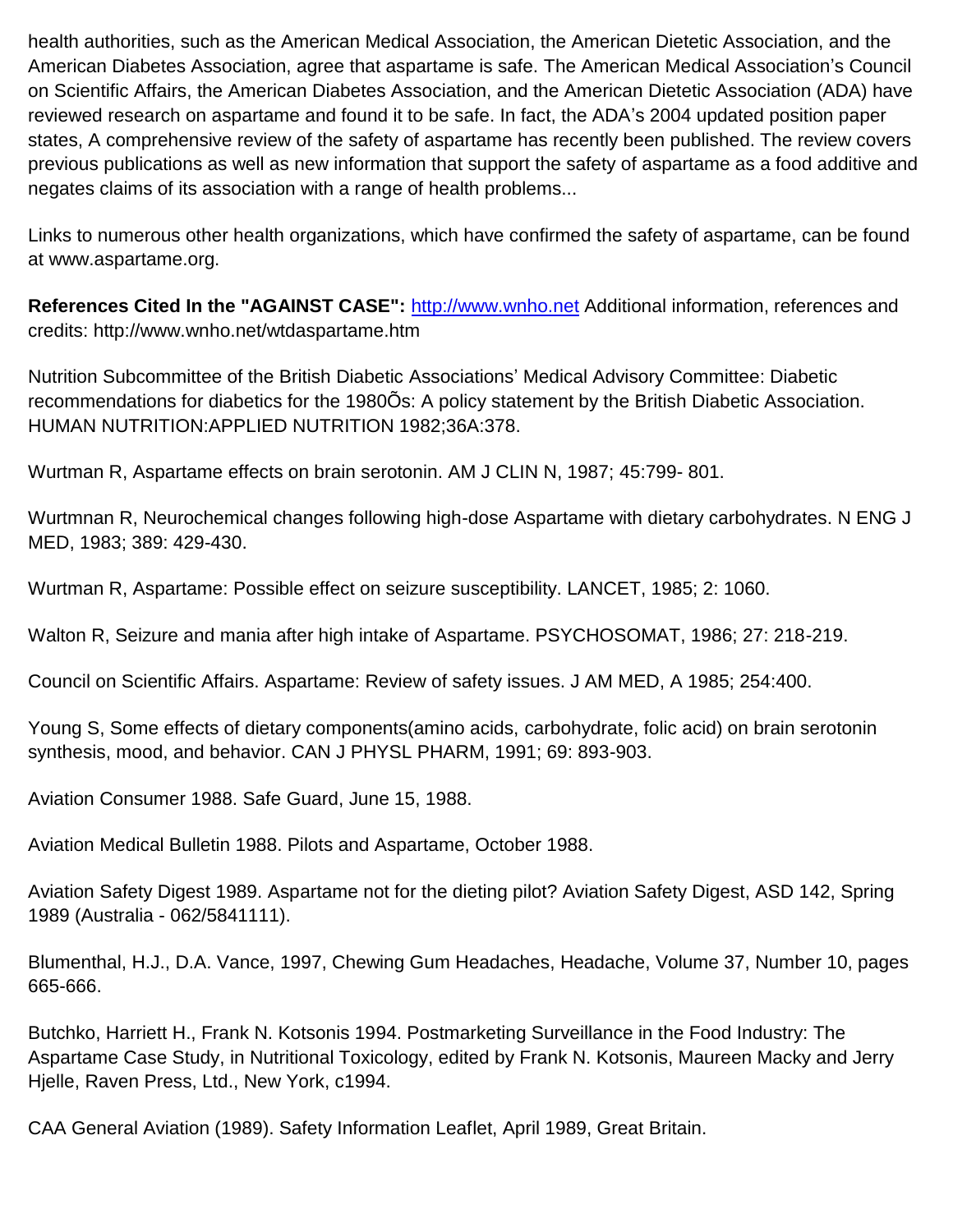Canadian General Aviation News 1990. Fit to fly Canadian General Aviation News, March 1990, page 28.

DHHS 1993. Adverse Reactions Associated With Aspartame Consumption, Department of Health & Human Services Memorandum, April 1, 1993, Reprinted in preface of Bittersweet Aspartame: A Diet Delusion by Barbara Alexander Mullarkey, NutriVoice, P.O. Box 946, Oak

Park, Illinois 60303, (708) 848-0116.

DHHS 1995. Department of Health and Human Services. Report on All Adverse Reactions in the Adverse Reaction Monitoring System. (April 20, 1995).

Drake, M.E., 1986. Panic Attacks and Excessive Aspartame Ingestion (Letter), Lancet, September 13, 1986, page 631.

Food 1986. Food Chemical News, July 28, 1986, page 44.

Food 1995. Aspartame Adverse Reaction Reports Down in 1994 From 1985 Peak: FDA, Food Chemical News, June 12, 1995, page 27.

GAO 1986. Six Former HHS Employees Involvement in Aspartame's Approval, United States General Accounting Office, GAO/HRD-86-109BR, July 1986.

General Aviation News 1989. 'NutraSweet...too good to be true? by Megan Hicks, General Aviation News, July 31, 1989.

Gordon, Gregory, 1987. NutraSweet: Questions Swirl, UPI Investigative Report, 10/12/87. Reprinted in US Senate U.S. Senate Committee on Labor and Human Resources, November 3, 1987 regarding NutraSweet Health and Safety Concerns. Document # Y 4.L 11/4:S.HR6.100, page 499.

ICAS 1995. Aspartame Side Effects: Fact or Fiction?

International Council of Air Shows, February 1995.

Johns, Donald R., 1986. Migraine Provoked By Aspartame, (Letter),

New England Journal of Medicine, Volume 314, August 14, 1986,page 456.

Kessler, David A. 1993, Introducing MEDWatch: A New Approach to Reporting Medication and Device Adverse Effects and Product Problems Journal of the American Medical Association 269:2765-68.

Lipton, Richard B., et al., 1989. Aspartame as a Dietary Trigger of Headache, Headache, Volume 29, pages 90-92.

McCauliffe, D.P., K. Poitras, 1991. Aspartame-Induced Lobular Panniculitis, Journal of the American Academy of Dermitology, Volume 24, page 298-300.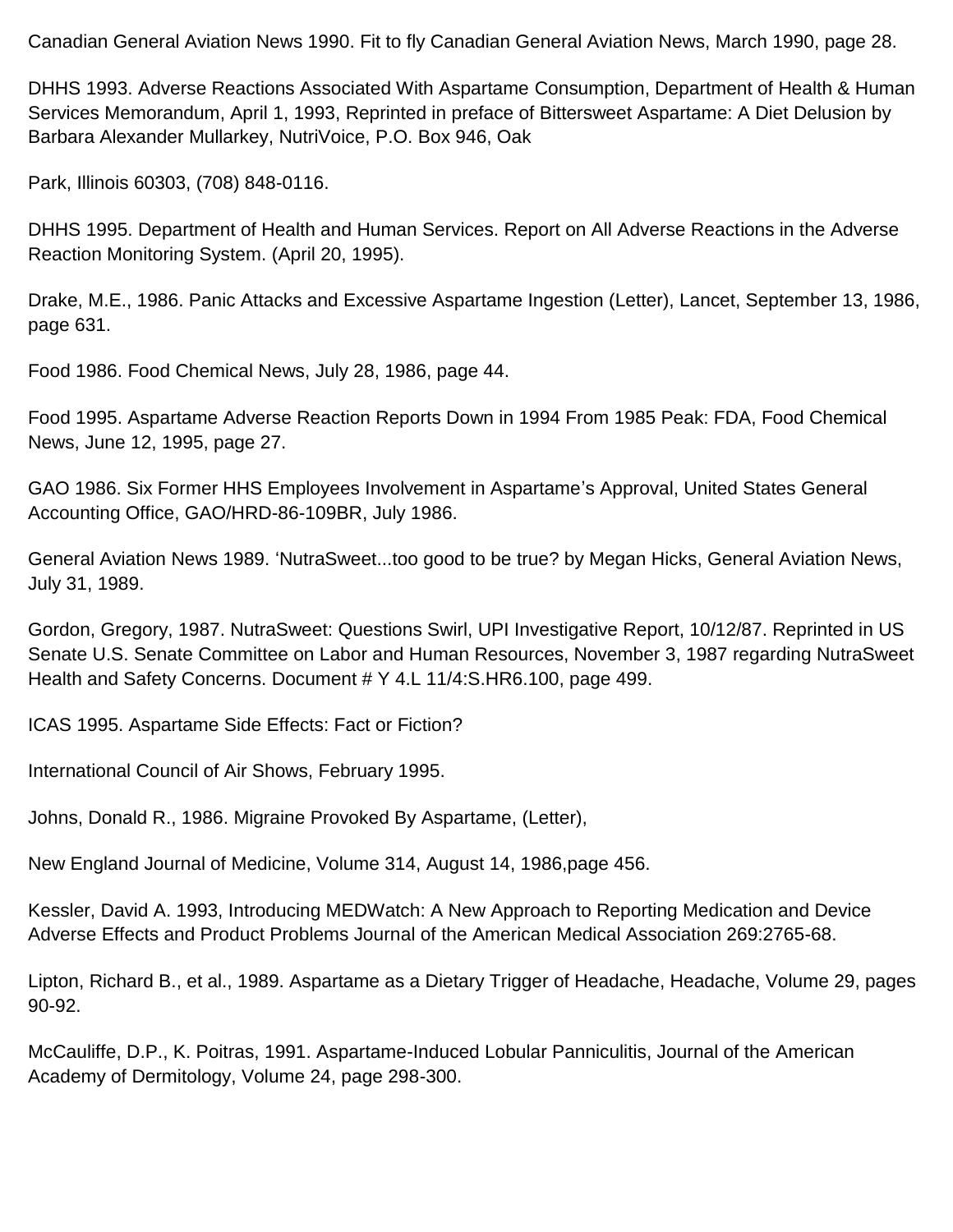Mission Possible 1994. Compiled by researchers, physicians, and artificial sweetener experts for Mission Possible, a group dedicated to warning consumers about aspartame. Available from Mission Possible, 9270 River Club Pkwy, Duluth, Georgia 30155, 770-242-2599, betty@pd.org.

Mission Possible 1996. Conversations between Betty Martini of Mission Possible and Mark D. Gold.

Monsanto 1994. Monsanto Annual Report, 1994.

Moskal, Phil, 1990. Letter from Dr. Phil Moskal to George Leighton, June 19, 1990, Reprinted in The Deadly Deception Compiled by the Aspartame Consumer Safety Network for volumes of available published information, ACSN, P.O. Box 780634, Dallas, Texas 75378, (800) 969-6050.

NBAA Digest 1993. Operationally Speaking by G. Dennis Wright, Vice President of Operations. NBAA Digest, Volume 6, Number 6, June 1993. Available from National Business Aircraft Association, Inc., 1200 Eighteenth St., NW, Suite 200, Washington, DC 20036-2506, (202) 783-9000.

Novick, Nelson Lee, 1995. Aspartame-Induced Granulomatous Panniculitis, Annals of Internal Medicine, Volume 102, Number 2, pages 206-207.

Pacific Flyer 1988. This Could Save Your Life Pacific Flyer Aviation News, November 1988, 3355 Mission Ave., Oceanside, CA 92054.

Pacific Flyer 1995. ÒICAS Issues Warning To Its Members About Diet Drinks, March 1995.

Pauli, George, 1995. FDA Center for Food Safety and Applied Nutrition (CFSAN). Radio broadcast: Aspartame, The Derek McGinty Show, WAMU Radio (88.5 FM), Brandywine Building, The American University, Washington, DC 20016-8082, (202) 885-1200, August 29, 1995.

Plane & Pilot 1990. Getting High Plane & Pilot, January 1990, page 36-37.

Roberts, H.J., 1988. Reactions Attributed to Aspartame-Containing Products: 551 Cases, Journal of Applied Nutrition, Volume 40, page 85-94.

Stoddard, Mary Nash, 1995. Conversations between Mary Nash Stoddard of the Aspartame Consumer Safety Network and Mark D. Gold.

Turner, James, Leonard, Rodney, 1984. Letter from Rodney E. Leonard and James S. Turner of Community Nutrition Institute to Dr. Fank E.

Young, FDA Commissioner, September 13, 1984. Reprinted in Aspartame Safety Act, Congressional Record, Volume 131, No. 106, August 1, 1985, page S10841.

Turner, James, 1987. Testimony of James Turner, Esq., Community Nutrition Institute before the U.S. Senate Committee on Labor and Human Resources, November 3, 1987 regarding NutraSweet Health and Safety Concerns. Document # Y 4.L 11/4:S.HR6.100, page 316.

US Air Force 1992. Aspartame Alert. Flying Safety 48(5):20-21 (May 1992).